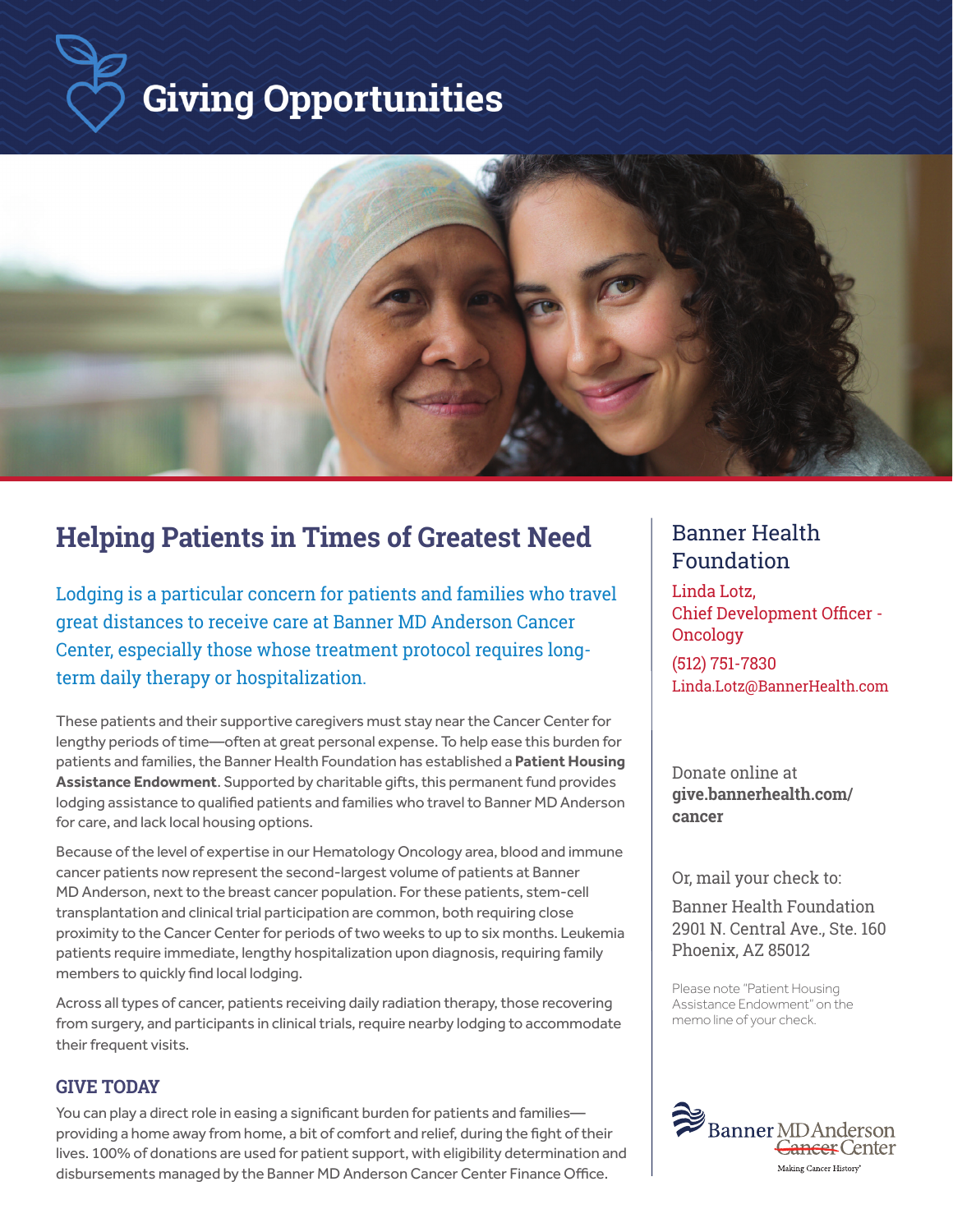

## **Housing for Cancer Patients**

**At Banner MD Anderson Cancer Center**

#### **Helping Cancer Patients & Families in Times of Greatest Need**

A cancer diagnosis brings a range of emotions: fear about the physical effects of treatment and one's prognosis, concerns over how to meet personal and professional obligations, and worries about an uncertain future. Adding to the stress: insurance rarely covers the full cost of care, patients may be unable to work after surgery and while receiving treatment, and some must travel great distances for extended hospitalization or frequent medical appointments. These unforeseen practical and financial burdens increase stress and anxiety during an already challenging time.

The cost of lodging is of particular concern for patients and families who travel from outside the Valley to receive care at Banner MD Anderson Cancer Center, especially those whose treatment protocol requires multiple days or weeks of daily therapy, or immediate or extended hospitalization. These patients, as well as their supportive caregivers, must stay near the Cancer Center for lengthy periods often at great personal expense. In some cases, the additional financial burden may be a barrier to receiving necessary care or adhering to medical protocols.

To help ease this burden for patients and families, the Banner Health Foundation has established a **Patient Housing Assistance Endowment Fund**. Supported by charitable gifts, this fund provides lodging assistance to qualified patients and families who must stay near the Cancer Center, but lack local housing options.

#### **Banner MD Anderson Cancer Center: Making Cancer History**

Opened in 2011 in the east valley town of Gilbert, Arizona, Banner MD Anderson Cancer Center represents the University of Texas MD Anderson Cancer Center's most comprehensive extension of its disease-specific, patient-centered and coordinated treatment protocols outside of Houston.

At Banner MD Anderson Cancer Center (BMDACC), patients experience customized, comprehensive and compassionate care from a team of experts who understand the nuances of each type of cancer. A variety of complementary and integrative therapies and programs are available to support the physical, emotional, psychological and spiritual needs of patients on their cancer journey.

BMDACC continues to transform the landscape of oncology care available in Arizona, including expansion from the East Valley flagship location in Gilbert to include facilities in Central Phoenix and the Northwest Valley. The Cancer Center has had more than 1 million patient visits since openingconsiderably more than originally forecast. The Gilbert campus doubled in size in 2014 to meet the increasing demand for care.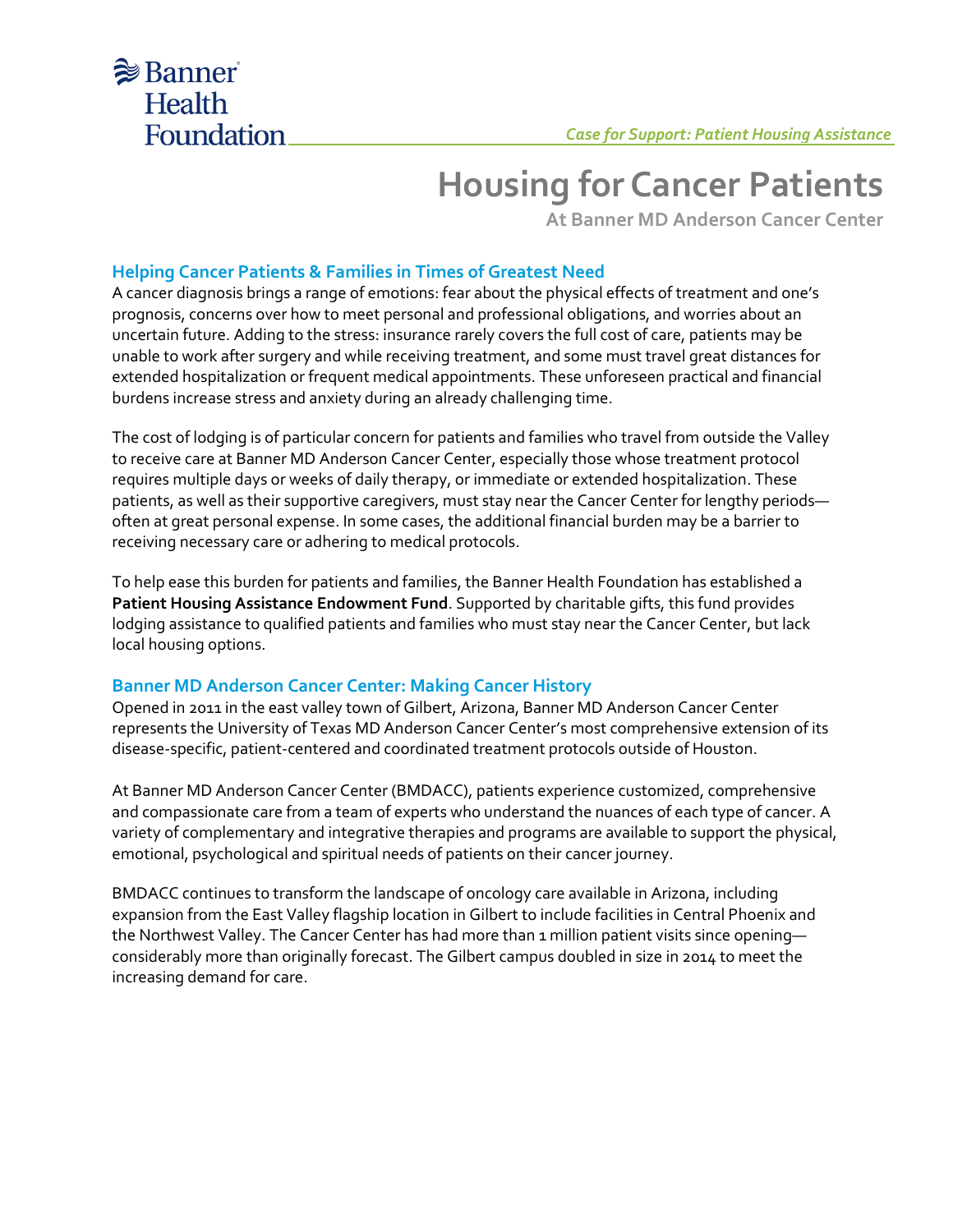### **Banner Health** Foundation

#### **Keeping Pace with Growth**

To keep up with burgeoning patient volume, the Cancer Center continues to build its provider team currently numbering more than 200, and continuing to grow. Emphasis has been placed on recruiting physicians with specialization to meet the increasing need for medically complex cancer care. As a result of this acuity, the influx of patients at the Cancer Center has grown significantly. The Cancer Center now has **over 250,000 patient visits each year**.

The team of specialists treating blood and immune system cancers in the Hematology Oncology division has quickly attracted patients from across the state and nation. These patients often need lodging near the Cancer Center, as current treatment protocols call for close proximity. As examples:

- Stem cell transplants are most often used for blood and immune system cancers such as leukemia, lymphoma, or multiple myeloma. Autologous stem-cell transplant patients are recommended to stay within a 10-15 minute drive from the Cancer Center for **two to three weeks**, while allogeneic transplant patients are recommended to stay nearby for **six months**. The Stem Cell Transplantation Unit, opened in 2012, has performed **437 transplants**.
- Banner MD Anderson's clinical research program has drawn national attention from patients seeking hope, with approximately **200 clinical trials activated yearly** across a wide range of cancers. Many of these trials require extended hospital stays or staying close by for daily outpatient regimen. For Example: Banner MD Anderson is one of only a handful of research sites across the country participating in Chimeric Antigen Receptor (CAR) T-Cell immunotherapy trials for patients battling aggressive lymphoma. This trial will enroll **120 study participants**—all of whom will need overnight stays for **three full weeks** in order to participate.
- ◼ Newly diagnosed leukemia patients require an immediate **one-month** hospital stay. Banner MD Anderson had **80 newly diagnosed leukemia patients** this past year alone.

While blood and immune cancers have unique treatment protocols requiring proximity, the need is not limited to this area of care. Other oncology patients and caregivers find themselves needing temporary lodging near the hospital in order to support a patient's care plan, including those receiving **radiation therapy**, which can include **daily treatment for 1 to 2 months**, and those requiring extended hospitalization due to cancer surgery or clinical trial participation.

Even in the midst of the COVID-19 pandemic, cancer diagnoses and the need for treatment remains unabated. **\$175,000 has been distributed to qualifying patients and family members since the program's 2020 launch**. One patient who received assistance this past year is Joseph Klein, who was diagnosed with a rare and aggressive form of cancer known as Metastatic Salivary Duct Carcinoma. Following a successful surgery, he required a months-long regimen of chemotherapy and radiation to prevent the cancer from recurring. "Facing the enormous financial burden of paying for lodging while undergoing the treatments I needed, I was deeply concerned about how I would afford it all," says Joseph.

He applied and was qualified for assistance through the Patient Housing Assistance Fund, which covered his costs for an extended stay at a hotel located adjacent to the Cancer Center. This hotel partner meets strict cleanliness criteria in order to house immunosuppressed cancer patients and provides a deeply discounted rate for Home Away from Home patients and their caregivers. Joseph is now cancer-free and his prognosis improves with each month.